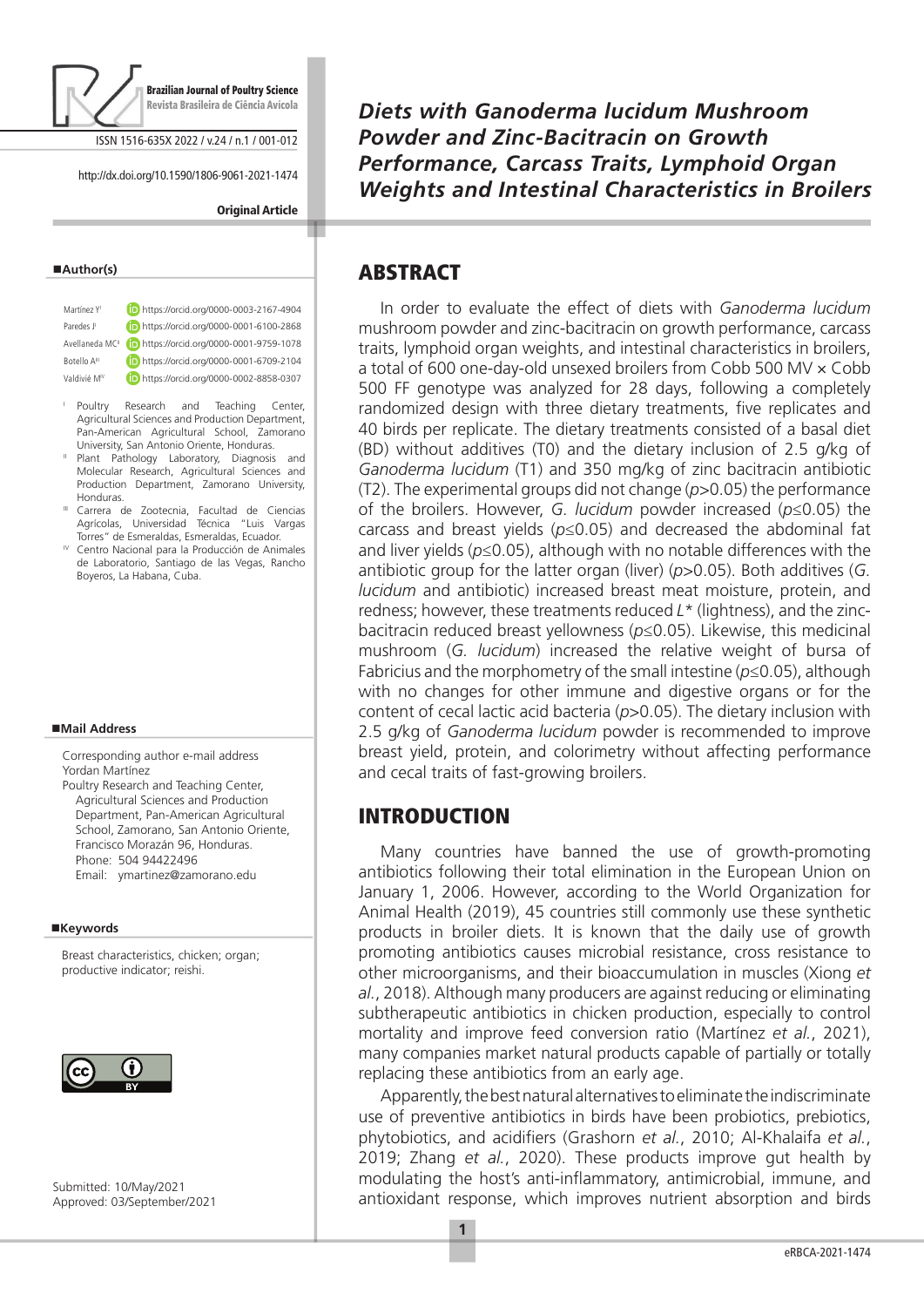

genetic expression (Grashorn *et al.*, 2010). Many mushrooms have been used within the context of traditional Chinese medicine for their antimicrobial, antitumor, antiatherosclerosis, antiinflammatory, hypolipidemic, antidiabetic, antioxidant, and antifungal effects. The most representative are *Lentinula* spp., *Agaricus* spp., *Hericium* spp., *Pleurotus* spp., *Fomitella* spp., *Flammulina* spp., *Cordyceps* spp. and *Ganoderma* spp. (Bederska-Łojewska *et al.*, 2017).

*Ganoderma lucidum*, a mushroom that is highly adaptable to different latitudes, is considered a rich source of secondary metabolites such as polysaccharides, triterpenes, saponins, steroids, alkaloids, ganodic acid, and β-glucans and both its extracts and spores have shown positive effects on bird viability and feed conversion ratio (Ogbe & Affiku, 2012). Furthermore, Ogbe *et al.* (2009) found that the aqueous extract of wild mushrooms (*Ganoderma lucidum*) reduced the number of fecal oocytes of *Eimeria tenella* in broilers and Liu *et al.* (2016) indicated a better performance when they used *Ganoderma lucidum* spores in broilers exposed to low levels of aflatoxin B1. In a previous study, Molina *et al.* (2019) demonstrated that dietary supplementation with 0.25% of *Ganoderma lucidum*  powder improved growth performance, although with no changes for cecum traits.

To our knowledge, few studies have been conducted comparing the oral use of *Ganoderma lucidum* powder and an antimicrobial growth promoter that is frequently used in broiler diets, which will allow to verify whether this natural product could totally replace these synthetic products. This research work was carried out with the aim of evaluating the effect of diets with *Ganoderma lucidum* mushroom powder and zinc-bacitracin on growth performance, carcass traits, lymphoid organ weights, and intestinal characteristics in broilers.

# MATERIALS AND METHODS

## Study location

The study was carried out during February and March, 2020, at the Poultry Research and Teaching Center of Zamorano University, located 30 km southeast of Tegucigalpa, San Antonio de Oriente, Francisco Morazán department, Honduras. The annual average temperature is 24 °C and the average precipitation is 1100 mm per year.

### Collection and chemical analysis of *G. lucidum*

2 kg of *G. lucidum* mushroom were collected in the Uyuca ecological reserve, San Antonio de Oriente,

*Diets with Ganoderma lucidum Mushroom Powder and Zinc-Bacitracin on Growth Performance, Carcass Traits, Lymphoid Organ Weights and Intestinal Characteristics in Broilers*

Honduras. The mushroom was deposited and stored in a fiber bag to avoid the humidity increases due to transpiration during transportation to the preparation area (Aroche *et al.*, 2018). The fungal samples were identified in the plant pathology lab of Zamorano University, Honduras. The mushroom was cleaned with distilled water to remove impurities. Afterwards, it was placed on a wide and dry paper-protected surface and allowed to naturally dry indoors for 5 days. Once dry, the mushrooms were transported to the Soil Laboratory of Zamorano University, Honduras and ground using a Thomas Wiley® model 02 parallel blade mill. The powder was stored in airtight bags with low humidity and temperature. In the feed mill, the mushroom was mixed together with the premix of minerals and vitamins (Molina *et al.*, 2019).

The following variables were analyzed to establish the chemical composition of the mushroom powder: dry matter, crude protein, ash, N, Ca, Mg, K, Cu, Fe, Mn, and Zn, according to AOAC 2001.11. (2006), and P was determined using the molybdenum blue colorimetry method. We had also found presence of alkaloids, coumarins, tannins, non-protein amino acids, flavonoids, sugars, triterpenes, and catechins; as well as the non-absence of saponins, resins, and mucilages (Martínez *et al.*, 2021a).

### Experimental design, animals, and treatments

A total of 600 one-day-old unsexed chickens from Cobb 500 MV  $\times$  Cobb 500 FF genotype were studied for 28 days according to a completely randomized design with three dietary treatments, five replicates, and 40 birds per replicate. The dietary treatments consisted of a basal diet (BD) without additives (T0), the dietary inclusion of 2.5 g/kg of *Ganoderma lucidum* (T1), and 350 mg/kg of Zinc bacitracin antibiotic (T2).

| Table 1 - Chemical composition of Ganoderma lucidum |  |  |
|-----------------------------------------------------|--|--|
| powder (Dry matter).                                |  |  |

| Chemical composition | Means  | Standard<br>deviation | Coefficient of<br>variation |
|----------------------|--------|-----------------------|-----------------------------|
| Dry matter (%)       | 10.6   | 0.435                 | 4.112                       |
| Crude protein (%)    | 9.81   | 0.216                 | 2.206                       |
| Ash (%)              | 2.83   | 0.152                 | 5.391                       |
| N(% )                | 1.57   | 0.034                 | 2.206                       |
| Ca (%)               | 0.32   | 0.026                 | 8.267                       |
| Mq(%)                | 0.186  | 0.015                 | 8.183                       |
| K(%)                 | 0.49   | 0.015                 | 3.075                       |
| $P($ %)              | 0.10   | 0.005                 | 5.587                       |
| $Cu$ (mg/kg)         | 5.01   | 0.032                 | 0.641                       |
| Fe (mg/kg)           | 168.66 | 13.051                | 7.737                       |
| $Mn$ (mg/kg)         | 39.00  | 4.58                  | 11.75                       |
| $Zn$ (mg/ $kq$ )     | 32.67  | 3.511                 | 10.750                      |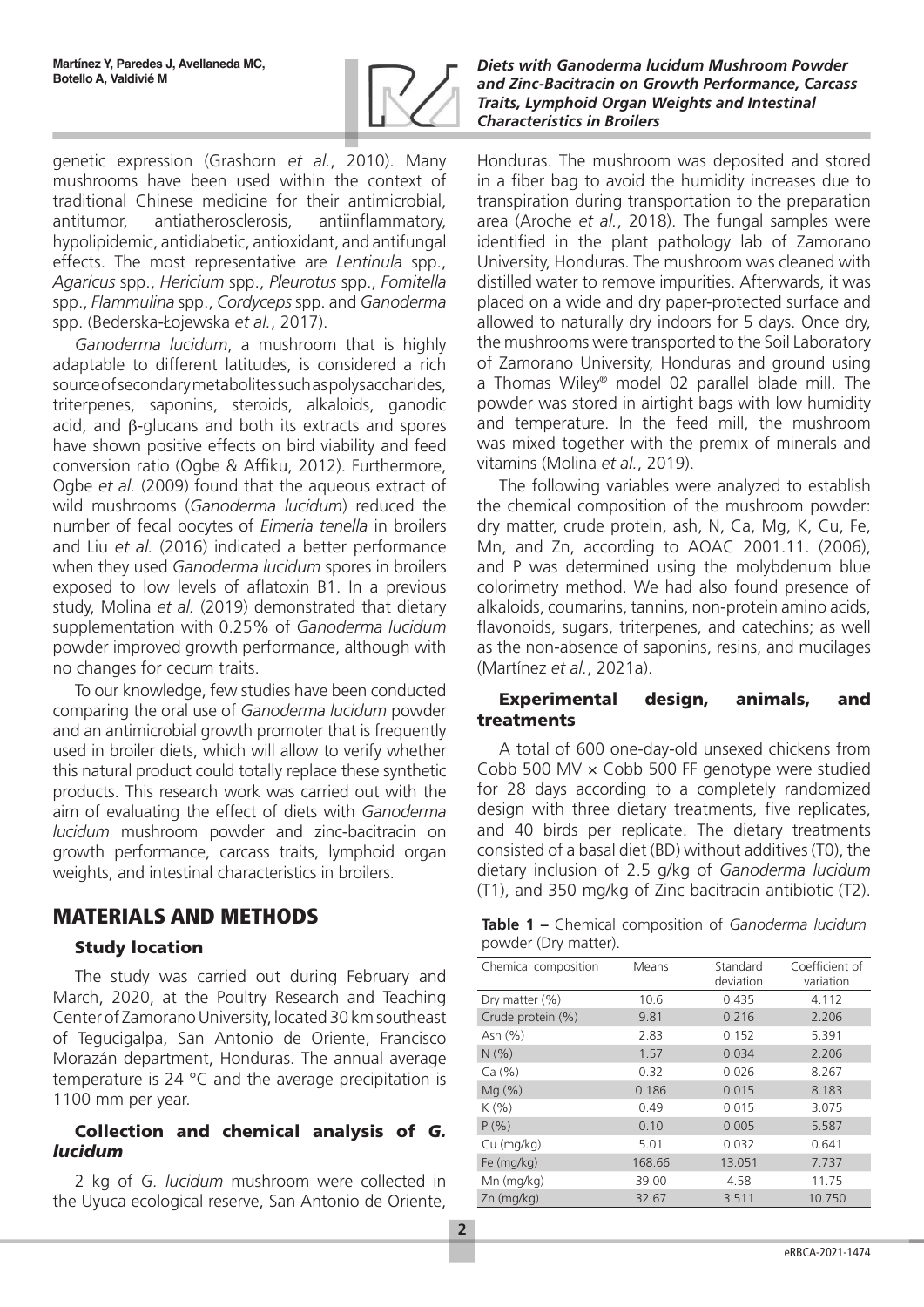

The results of Molina *et al.* (2018) were considered to select the inclusion level of the fungus in this study. The ingredients and nutritional contributions of the diets are shown in table 2, 3, and 4.

**Table 2 –** Ingredients and nutritional contributions of broiler diets (0-8 days).

|                                | <b>Experimental treatments</b> |            |            |  |  |
|--------------------------------|--------------------------------|------------|------------|--|--|
| Ingredients (%)                | Control                        | G. lucidum | Antibiotic |  |  |
| Cornmeal                       | 50.13                          | 49.88      | 50.095     |  |  |
| Soybean meal                   | 39.47                          | 39.47      | 39.47      |  |  |
| Mineral and vitamin premix     | 0.50                           | 0.50       | 0.50       |  |  |
| Sodium chloride                | 0.50                           | 0.50       | 0.50       |  |  |
| African palm oil               | 5.70                           | 5.70       | 5.70       |  |  |
| Choline                        | 0.05                           | 0.05       | 0.05       |  |  |
| DL-methionine                  | 0.38                           | 0.38       | 0.38       |  |  |
| L-threonine                    | 0.10                           | 0.10       | 0.10       |  |  |
| L-lysine                       | 0.25                           | 0.25       | 0.25       |  |  |
| Calcium carbonate              | 1.13                           | 1.13       | 1.13       |  |  |
| <b>Biofos</b>                  | 1.57                           | 1.57       | 1.57       |  |  |
| Mycotoxin sequestrants         | 0.12                           | 0.12       | 0.12       |  |  |
| Multienzymes                   | 0.05                           | 0.05       | 0.05       |  |  |
| Coccidiostat                   | 0.05                           | 0.05       | 0.05       |  |  |
| Ganoderma lucidum              | 0.00                           | 0.25       | 0.00       |  |  |
| Zn bacitracin                  | 0.00                           | 0.00       | 0.035      |  |  |
| Composición proximal (%)       |                                |            |            |  |  |
| Metabolizable energy (kcal/kg) | 3000                           | 3000       | 3000       |  |  |
| Crude protein                  | 23.43                          | 23.43      | 23.43      |  |  |
| Crude fiber                    | 2.59                           | 2.59       | 2.59       |  |  |
| Neutral fiber detergent        | 9.56                           | 9.56       | 9.56       |  |  |
| Crude fat                      | 8.64                           | 8.64       | 8.64       |  |  |
| Ca                             | 0.96                           | 0.96       | 0.96       |  |  |
| $p$ available                  | 0.48                           | 0.48       | 0.48       |  |  |
| Lysine                         | 1.28                           | 1.28       | 1.28       |  |  |
| Methionine + cystine           | 0.95                           | 0.95       | 0.95       |  |  |
| Threonine                      | 0.86                           | 0.86       | 0.86       |  |  |
| Valine                         | 0.91                           | 0.91       | 0.91       |  |  |
| Isoleucine                     | 0.80                           | 0.80       | 0.80       |  |  |
| Arginine                       | 1.30                           | 1.30       | 1.30       |  |  |
| Tryptophan                     | 0.24                           | 0.24       | 0.24       |  |  |

1 Each kg contains: vitamin A 11,550 IU, vitamin D3 4,300 IU, vitamin E 27.5 IU, vitamin K3 3.85 mg, vitamin B1 2.75 mg, vitamin B2 9.9 mg, vitamin B6 3.85 mg, vitamin B12 22.0 Mcg, niacin 49.5 mg, pantothenic acid 15.4 mg, folic acid 1.38 mg, biotin 166 Mcg; selenium 0.09 mg, iodine 0.18 mg, copper 3.00 mg, iron 36.0 mg, manganese 54.0 mg, zinc 48.0 mg, cobalt 0.12 mg.

## Experimental conditions

Each replicate consisted of pens that were randomly distributed within the house, using a deep wood chip bed and 11 birds/m<sup>2</sup>. Feed and water were offered *ad libitum* in hopper feeders and nipple waterers, respectively. The photoperiod distribution proposed by Cobb-Vantress (2018) was used, as follows: 0–7 days of age, 23L:1D; 8–28 days, 20L:4D. The temperature and ventilation inside the house were controlled by gas brooders, curtain management, and fans. The shed was disinfected according to environmental quality

#### *Diets with Ganoderma lucidum Mushroom Powder and Zinc-Bacitracin on Growth Performance, Carcass Traits, Lymphoid Organ Weights and Intestinal Characteristics in Broilers*

standards of Poultry Research and Training Center Protocol: the experimental area was disinfected with quaternary ammonium (5%) 24 h before chicks entered it. No medications or therapeutic veterinary care were administrated throughout the experimental stage. Birds were vaccinated against infectious bronchitis, Newcastle disease, and Gumboro diseases at birth.

|  |                            |  | Table 3 – Ingredients and nutritional contributions of |  |
|--|----------------------------|--|--------------------------------------------------------|--|
|  | broiler diets (9-18 days). |  |                                                        |  |

|                                | Experimental treataments |            |            |  |  |
|--------------------------------|--------------------------|------------|------------|--|--|
| Ingredients (%)                | Control                  | G. lucidum | Antibiotic |  |  |
| Cornmeal                       | 62.47                    | 62.22      | 62.435     |  |  |
| Soybean meal                   | 30.48                    | 30.48      | 30.48      |  |  |
| Mineral and vitamin premix     | 0.50                     | 0.50       | 0.50       |  |  |
| Sodium chloride                | 0.50                     | 0.50       | 0.50       |  |  |
| African palm oil               | 2.79                     | 2.79       | 2.79       |  |  |
| Choline                        | 0.05                     | 0.05       | 0.05       |  |  |
| DL-methionine                  | 0.30                     | 0.30       | 0.30       |  |  |
| L-threonine                    | 0.08                     | 0.08       | 0.08       |  |  |
| L-lysine                       | 0.27                     | 0.27       | 0.27       |  |  |
| Calcium carbonate              | 1.09                     | 1.09       | 1.09       |  |  |
| <b>Biofos</b>                  | 1.25                     | 1.25       | 1.25       |  |  |
| Mycotoxin sequestrants         | 0.12                     | 0.12       | 0.12       |  |  |
| Enzymes                        | 0.05                     | 0.05       | 0.05       |  |  |
| Coccidiostat                   | 0.05                     | 0.05       | 0.05       |  |  |
| Ganoderma lucidum              | 0.00                     | 0.25       | 0.00       |  |  |
| Zn bacitracin                  | 0.00                     | 0.00       | 0.035      |  |  |
| Metabolizable energy (kcal/kg) | 3100                     | 3100       | 3100       |  |  |
| Crude protein                  | 20.00                    | 20.00      | 20.00      |  |  |
| Crude fiber                    | 2.50                     | 2.50       | 2.50       |  |  |
| Ca                             | 0.84                     | 0.84       | 0.84       |  |  |
| P available                    | 0.42                     | 0.42       | 0.42       |  |  |
| Lysine                         | 1.12                     | 1.12       | 1.12       |  |  |
| Methionine+cystine             | 0.85                     | 0.85       | 0.85       |  |  |
| Threonine                      | 0.73                     | 0.73       | 0.73       |  |  |
| Isoleucine                     | 0.68                     | 0.68       | 0.68       |  |  |
| Arginine                       | 1.18                     | 1.18       | 1.18       |  |  |
| Tryptophan                     | 0.21                     | 0.21       | 0.21       |  |  |

1 Each kg contains: vitamin A 11,550 IU, vitamin D3 4,300 IU, vitamin E 27.5 IU, vitamin K3 3.85 mg, vitamin B1 2.75 mg, vitamin B2 9.9 mg, vitamin B6 3.85 mg, vitamin B12 22.0 Mcg, niacin 49.5 mg, pantothenic acid 15.4 mg, folic acid 1.38 mg, biotin 166 Mcg; selenium 0.09 mg, iodine 0.18 mg, copper 3.00 mg, iron 36.0 mg, manganese 54.0 mg, zinc 48.0 mg, cobalt 0.12 mg.

## Growth Performance

The indicators of the broiler's growth performance were determined weekly. Viability was determined by counting living animals as compared to those existing at the beginning of the experiment. Feed intake was calculated using the offer-and-reject method. Feed conversion ratio was calculated as the amount of feed ingested for a 1kg body weight (BW) gain. The initial and final individual weight of each stage was measured using a Mettler Toledo IBOA224-15NP (Jiangsu, China) industrial scale with an accuracy of  $\pm 2$  g.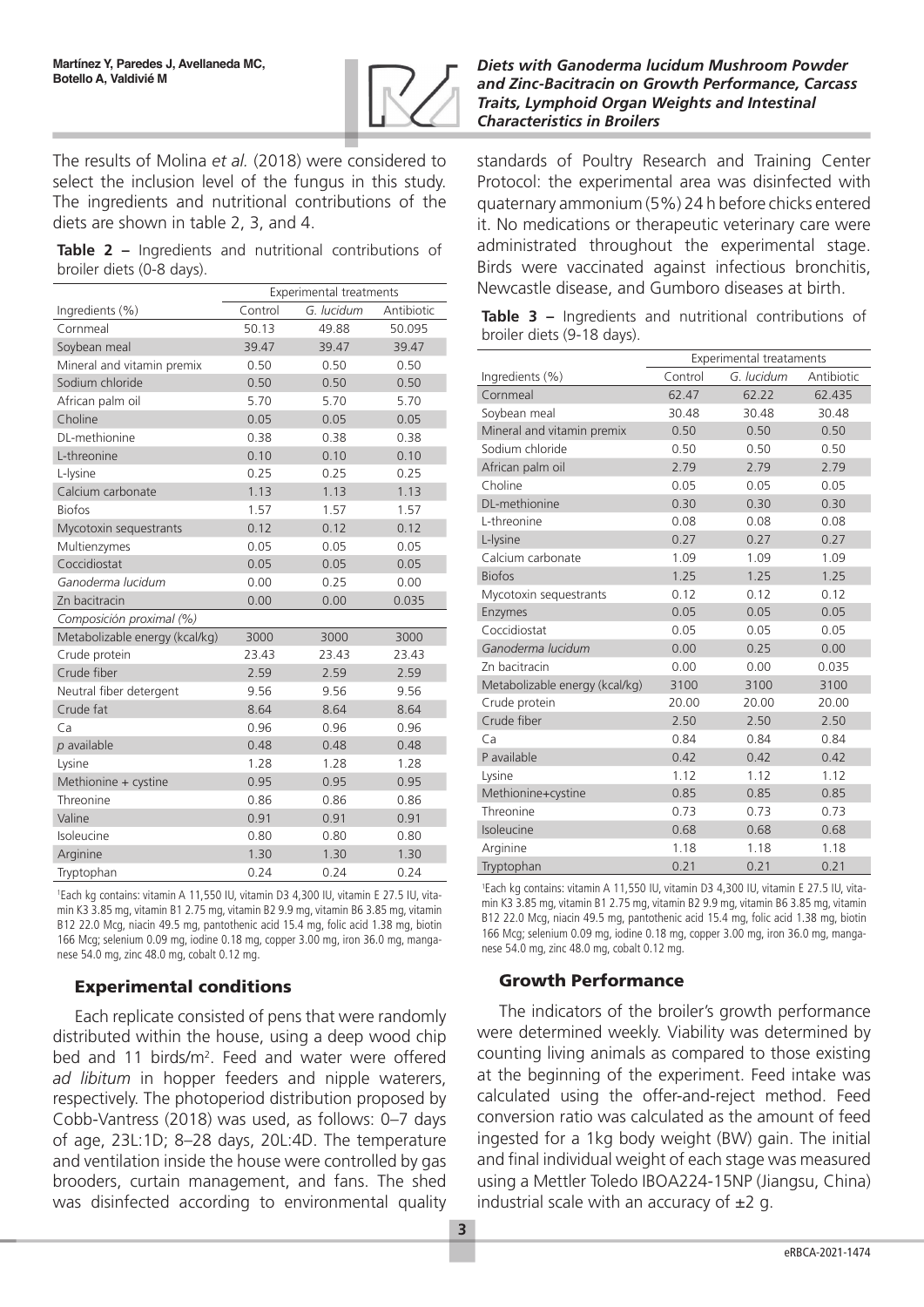

**Table 4 –** Ingredients and nutritional contributions of broiler diets (19-28 days).

|                                | Experimental diets |            |            |  |
|--------------------------------|--------------------|------------|------------|--|
| Ingredients (%)                | Control            | G. lucidum | Antibiotic |  |
| Cornmeal                       | 64.03              | 63.78      | 63.995     |  |
| Soybean meal                   | 28.33              | 28.33      | 28.33      |  |
| Mineral and vitamin premixes   | 0.50               | 0.50       | 0.50       |  |
| Sodium chloride                | 0.50               | 0.50       | 0.50       |  |
| African palm oil               | 3.75               | 3.75       | 3.75       |  |
| Choline                        | 0.05               | 0.05       | 0.05       |  |
| DL-methionine                  | 0.26               | 0.26       | 0.26       |  |
| L-threonine                    | 0.05               | 0.05       | 0.05       |  |
| L-lysine                       | 0.22               | 0.22       | 0.22       |  |
| Calcium carbonate              | 1.02               | 1.02       | 1.02       |  |
| <b>Biofos</b>                  | 1.07               | 1.07       | 1.07       |  |
| Mycotoxin sequestrants         | 0.12               | 0.12       | 0.12       |  |
| Enzymes                        | 0.05               | 0.05       | 0.05       |  |
| Coccidiostat                   | 0.05               | 0.05       | 0.05       |  |
| Ganoderma lucidum              | 0.00               | 0.25       | 0.00       |  |
| Zn bacitracin                  | 0.00               | 0.00       | 0.035      |  |
| Metabolizable energy (kcal/kg) | 3100               | 3100       | 3100       |  |
| Crude protein                  | 19.00              | 19.00      | 19.00      |  |
| Crude fiber                    | 2.45               | 2.45       | 2.45       |  |
| Ca                             | 0.76               | 0.76       | 0.76       |  |
| P available                    | 0.38               | 0.38       | 0.38       |  |
| Lysine                         | 1.02               | 1.02       | 1.02       |  |
| Methionine+cystine             | 0.57               | 0.57       | 0.57       |  |
| Threonine                      | 0.66               | 0.66       | 0.66       |  |
| Arginine                       | 1.04               | 1.04       | 1.04       |  |
| Tryptophan                     | 0.19               | 0.19       | 0.19       |  |

1 Each kg contains: vitamin A 11,550 IU, vitamin D3 4,300 IU, vitamin E 27.5 IU, vitamin K3 3.85 mg, vitamin B1 2.75 mg, vitamin B2 9.9 mg, vitamin B6 3.85 mg, vitamin B12 22.0 Mcg, niacin 49.5 mg, pantothenic acid 15.4 mg, folic acid 1.38 mg, biotin 166 Mcg; selenium 0.09 mg, iodine 0.18 mg, copper 3.00 mg, iron 36.0 mg, manganese 54.0 mg, zinc 48.0 mg, cobalt 0.12 mg.

## Carcass traits

At 28 days of age, 10 broilers (5 males and 5 females) were selected for each experimental replicate, totaling 50 broilers per treatment. The broilers fasted for 6 h. The average BW of each treatment was considered to randomly select the broilers for slaughter. Broilers were euthanized by a certified veterinarian using the mechanical cervical dislocation (stunning) method, and the exsanguination technique was used once the birds were unconscious, the. The carcasses were suspended by the legs for 2 min during bleeding. Carcasses were then immersed in a scalder at 60°C with a water flow of 1 L/bird/min for 3 minutes. Afterwards, a circular plucker was used for 10 s. Evisceration was carried out manually. To determine the relative weight of edible portions, the broilers were weighed before slaughter on a Mettler Toledo IBOA224-15NP scale (Jiangsu, China) with an accuracy of  $\pm 2$  g. Immediately after evisceration, carcass, liver (without gallbladder), heart, leg, gizzard (without content), bone-in breast,

#### *Diets with Ganoderma lucidum Mushroom Powder and Zinc-Bacitracin on Growth Performance, Carcass Traits, Lymphoid Organ Weights and Intestinal Characteristics in Broilers*

and abdominal fat were weighed. Subsequently, 6 breast meat samples (250 g) were randomly taken for each treatment from 3 male and 3 female broilers. The samples were then stored in plastic bags at a temperature of −15°C until laboratory analysis.

The chemical composition and colorimetry of breasts were determined for the previously selected samples (6 replicates per treatment) at the Zamorano Food Laboratory (LAAZ). The skinless breast meat was thawed and ground to a paste with a homogenizing blender. The content of moisture, ashes, fat, and protein in the samples was then prescribed, as per the methodology described by AOAC (2006). Furthermore, colorimetry in raw and skinless thawed breast meat was determined (6 samples for each treatment). Five grams of muscle pieces were placed inside the equipment per duplicate. Coordinates *L\** (luminosity), *a\** (red index), and *b\** (yellow index) were evaluated using a sphere spectrophotometer Minolta CR-400/410 Chroma Meter (Konica Minolta Sensing Inc., Osaka Japan).

### Absolute and relative weight of the digestive and immune organs and pH cecal

At the moment of broiler slaughter, the thymus, spleen, bursa of Fabricius, small intestine, and cecum were extracted and weighed using a BLAZE® BL scale with a precision ±0.01 g (100-01-BK scale, USA). Afterwards, the relative weight of the organs was calculated considering body weight at slaughter. In addition, the length of the small intestine and cecum was determined using a tape measure (Stanley Hand Tools 33-42, USA).

## Cecal lactic acid bacteria

The left ceca of five birds/treatment were randomly picked and had their mucosa scraped with a scalpel for microbiological culture. Each sample's cecal content was placed in a sterile tube; weight was recorded and diluted with Butterfield's phosphate-buffered dilution water to a 1:9 ratio (w:v). Diluted cecal contents were homogenized, and serial dilutions (1/10) were made from it until the dilution of 10^5. Aliquots of 0.1 ml of each dilution were spread plated on the surface of MRS agar (Neogen Acumedia, Mich.) supplemented with methylene blue (0.016 g/1000 ml) at 37 °C with a pH of 5.6 for 48 hours in anaerobiosis (Gas Pak system, BBL, Cockeysville, USA). Lactic acid bacteria counts were reported as Log 10 CFU/g by colonies morphology on MRS + MB agar. Gram stain and catalase activity were tested for each type of colony, as reported by Molina *et al.* (2019). A Labomed model LX400 light microscope (California, USA) was used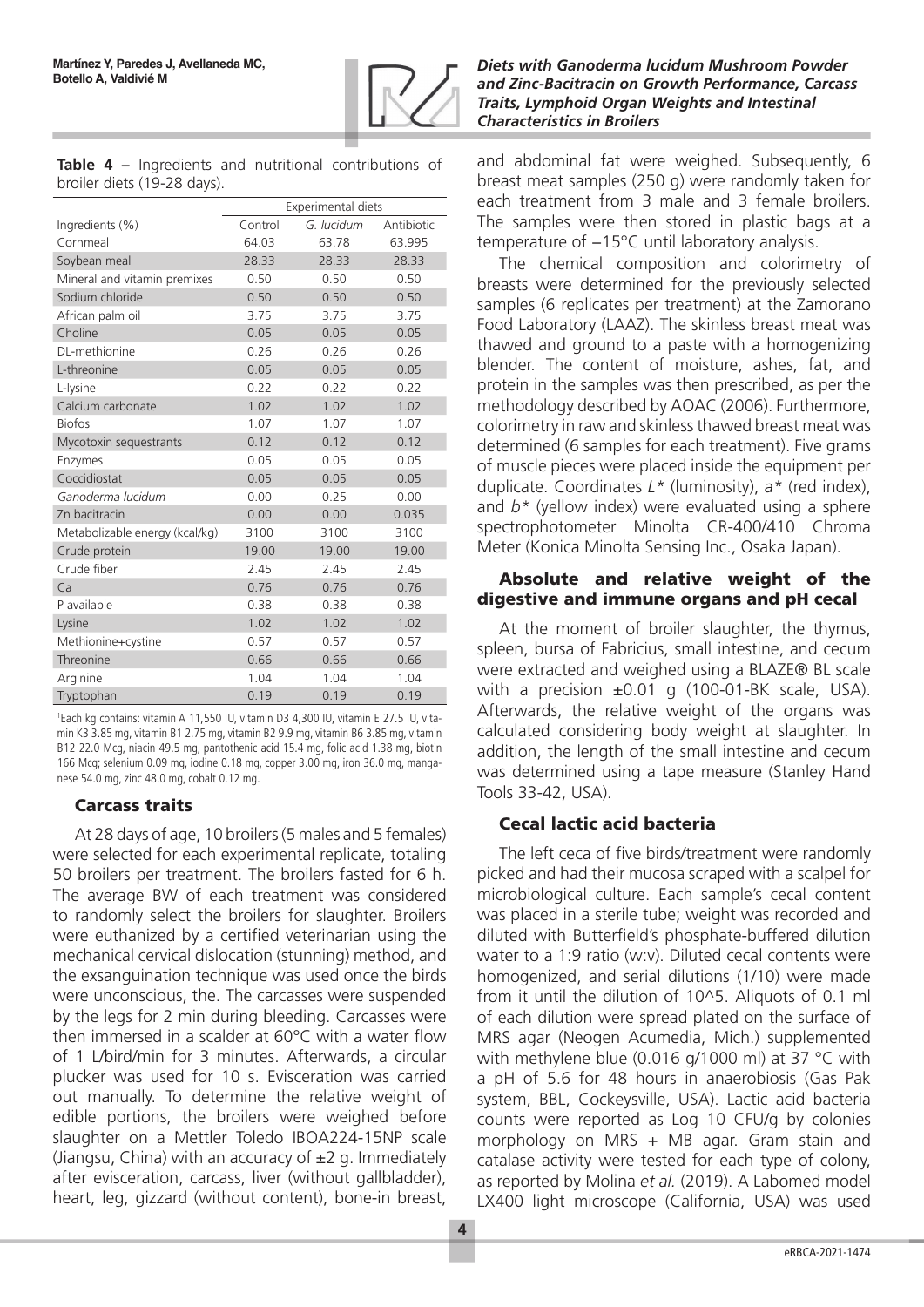

for the morphological characterization of bacterial colonies. Microbiological tests were performed in the Food Microbiology Laboratory of Zamorano University.

### Statistical analysis

The data were processed by one-way analysis of variance (ANOVA) using a completely randomized design. Before this doing so, the normality of the data was verified using the Kolmogorov Smirnov test, the uniformity of the variance using Bartlett's test and, where necessary, Duncan's test was used to determine the differences between means (*p*<0.05). All analyzes were conducted using the statistical software SPSS, version 23.0.

# RESULTS AND DISCUSSION

The effect on broilers (0-28 days) growth performance of the dietary inclusion of *G. lucidum* as compared to a diet without additive and growthpromoting antibiotics (*p*<0.05) is shown in table 5. No statistical differences were observed for body weight, feed intake, feed conversion ratio, or mortality in the productive stages (*p*>0.05).

The experimental treatments (*G. lucidum* and antimicrobial growth promoter) had no direct effect on broilers main productive indicators (Table 5). In this sense, Chen *et al.* (2020) did not find improvements in body weight and feed intake when they used an extract of *Ganoderma lucidum* on broiler diets, despite

*Diets with Ganoderma lucidum Mushroom Powder and Zinc-Bacitracin on Growth Performance, Carcass Traits, Lymphoid Organ Weights and Intestinal Characteristics in Broilers*

the fact that this natural product increased antibody titers and improved gut heath. According to Martínez *et al.* (2021b), natural or synthetic growth promoters have a better productive response in broilers when zootechnical conditions are not adequate. Apparently, the experimental conditions allowed the expression of broiler's genetic potential, considering that mortality (2 to 3%) and body weight were similar to those stipulated by Cobb-Vantress (2018) for this genetic line (Cobb 500).

Also, the results show that despite the fact that this mushroom has high concentrations of polysaccharides (especially β-glucans), alkaloids, and other secondary metabolites (Bidegain *et al.*, 2020; Gong *et al.*, 2020), its dietary use in small concentrations (0.25%) does not cause morbidity and mortality in broiler throughout their productive stage. Similar results in mortality were reported by Ogbe & Affiku (2012) and Molina *et al.* (2019) when they used *Ganoderma lucidum* extracts and whole powder in broiler diets, respectively. Ni *et al.* (2016) mentioned that high concentrations of secondary metabolites (polysaccharides, alkaloids, and polyphenols) in broiler diets can provoke adverse effects on performance, digestibility, and immune response.

Authors such as Molina *et al.* (2019) have found that dietary supplementation with 0.25% of *Ganoderma lucidum* powder in Ross 308 broilers increased body weight in 5.57%, without reducing feed intake and viability as compared to a diet without additive. These

**Table 5 –** Effect of diets with *Ganoderma lucidum* mushroom powder and Zinc-bacitracin on broilers' growth performance (0-28 days).

|                               | <b>Experimental treatments</b> |            |            |        |         |
|-------------------------------|--------------------------------|------------|------------|--------|---------|
| Items                         | Control                        | G. lucidum | Antibiotic | SEM±   | P value |
| 0-8 days                      |                                |            |            |        |         |
| Body weight (g)               | 195.67                         | 202.65     | 196.68     | 2.653  | 0.493   |
| Feed intake (g)               | 176.15                         | 178.55     | 165.27     | 6.998  | 0.481   |
| Feed conversion ratio (kg/kg) | 1.18                           | 1.14       | 1.10       | 0.042  | 0.450   |
| Mortality (%)                 | 0.00                           | 0.50       | 0.50       | 0.408  | 0.756   |
| $9-18$ days                   |                                |            |            |        |         |
| Body weight (g)               | 565.06                         | 575.51     | 570.84     | 4.587  | 0.871   |
| Feed intake (g)               | 540.04                         | 528.47     | 530.60     | 10.535 | 0.083   |
| Feed conversion ratio (kg/kg) | 1.46                           | 1.42       | 1.42       | 0.025  | 0.660   |
| Mortality (%)                 | 1.00                           | 1.50       | 0.50       | 0.585  | 0.357   |
| 19-28 days                    |                                |            |            |        |         |
| Body weight (g)               | 1557.24                        | 1556.80    | 1560.20    | 22.215 | 0.560   |
| Feed intake (g)               | 1467.20                        | 1494.69    | 1488.49    | 17.745 | 0.732   |
| Feed conversion ratio (kg/kg) | 1.48                           | 1.53       | 1.51       | 0.050  | 0.596   |
| Mortality (%)                 | 1.52                           | 1.02       | 1.01       | 0.598  | 0.777   |
| $0-28$ days                   |                                |            |            |        |         |
| Feed intake (g)               | 2183.39                        | 2201.71    | 2184.37    | 21.696 | 0.319   |
| Feed conversion ratio (kg/kg) | 1.45                           | 1.46       | 1.44       | 0.019  | 0.850   |
| Mortality (%)                 | 2.00                           | 3.00       | 2.00       | 1.080  | 0.422   |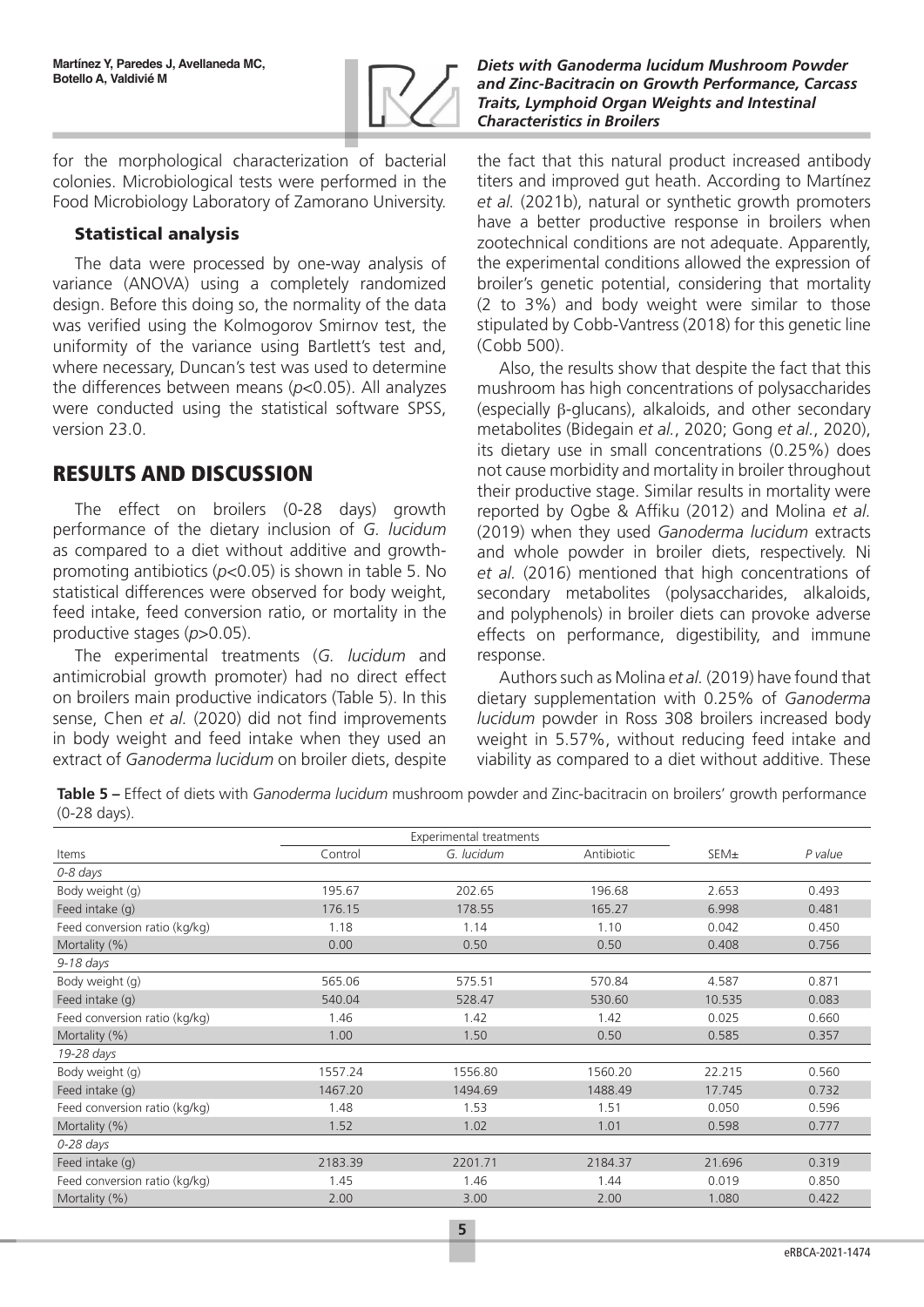

results can be associated with the anti-inflammatory and antimicrobial effects of this natural product (Hahn *et al.*, 2006; Jayachandran *et al.*, 2017; Torki *et al.*, 2018; Zolj *et al.*, 2018). The positive results of *Ganoderma lucidum* powder in Ross 308 broiler diets (Molina *et al.*, 2019) may be due to the fact that this genotype suffers more stress and mortality in the initial stage than Cobb 500 broilers (evaluated in the present study). In this sense, El-Tahawy *et al.* (2017) compared the performance of Ross 308 and Cobb 500 broilers, reporting 3.55% more mortality for the first genotype. However, more other studies are necessary to confirm the hypothesis. Moreover, Liu *et al.* (2020) have demonstrated that the oral use of *Ganoderma lucidum* spores improved weight gain, free radical scavenging activity, antioxidant capacity, and broiler's immune function. It is known that due to its saprophytic character, *Ganoderma lucidum* mainly acquires secondary metabolites from the dead wood of flat-leaf trees (Shen *et al.*, 2017). Therefore, its beneficial effect on biological indicators in broilers could be associated with the concentration of secondary metabolites acquired from the plant substrate and the inclusion level of whole powder or extracts in the diets.

Table 6 shows that *G. lucidum* powder increased (*p*≤0.05) carcass and breast yield and decreased (*p*≤0.05) abdominal fat yield as compared to the control diet (without additive) and Zinc-bacitracin group. Likewise, both additives decreased (*p*≤0.05) liver yield as compared to the basal diet. The leg, heart, and gizzard yields did not change (*p*>0.05) due to the effect of the experimental diets. Moreover, *G.* 

#### *Diets with Ganoderma lucidum Mushroom Powder and Zinc-Bacitracin on Growth Performance, Carcass Traits, Lymphoid Organ Weights and Intestinal Characteristics in Broilers*

*lucidum* and antibiotic groups increased (*p*≤0.05) the contents of moisture, protein, and *a*\* in breast meat; however, these treatments reduced *L*\* and fat, and the last group (antibiotic) significantly decreased *b*\* (*p*≤0.05). No notable changes (*p*>0.05) were found for ash among experimental groups.

Although *G. lucidum* powder did not change (*p*>0.05) broiler's growth performance (Table 5), this natural product did promote a higher carcass yield, perhaps due to better intestinal health, which allowed for the increase of muscle synthesis. Other authors Farag & El-Rayes (2016) and Martínez *et al.* (2021b) reported similar results in carcass yields when they used small concentrations of natural alternatives rich in beneficial secondary metabolites (mainly tannic, coumarins, polysaccharides, flavonoids, and alkaloids). Azad *et al.* (2013) and Mashayekhi *et al.* (2018) have informed that the positive effects of these secondary metabolites on broiler carcass yields have been related to nutrient absorption, mainly that of essentials amino acids such as lysine, methionine, and threonine.

The scientific community has emphasized the role of *Ganoderma lucidum* polysaccharides in the immune and anti-inflammatory response *in vitro* and *in vivo* (Zhu *et al.*, 2007; Lu *et al.*, 2020). In this context, Xu *et al.* (2011) have reported that this mushroom affects immune cells and cells related to the immune system, including B lymphocytes, T lymphocytes, dendritic cells, macrophages, and natural killer cells. According to Niewold (2007), intestinal inflammation is directly related to a decrease in nutrient absorption and, consequently, poor development. Also, Khadem *et al.*

| <b>Table 6 –</b> Effect of dietary supplementation with G. lucidum on broilers' carcass traits (28 days). |  |  |
|-----------------------------------------------------------------------------------------------------------|--|--|
|-----------------------------------------------------------------------------------------------------------|--|--|

|                                |                    | Experimental treataments |                    |       |         |
|--------------------------------|--------------------|--------------------------|--------------------|-------|---------|
| Items (%)                      | Control            | G. lucidum               | Antibiotic         | SEM±  | P value |
| Yield                          |                    |                          |                    |       |         |
| Carcass                        | 68.51 <sup>b</sup> | 70.76 <sup>a</sup>       | 68.91 <sup>b</sup> | 0.765 | 0.005   |
| <b>Breast</b>                  | 21.81 <sup>b</sup> | 23.01a                   | 21.79 <sup>b</sup> | 0.904 | 0.030   |
| Leg                            | 10.30              | 10.54                    | 10.88              | 0.221 | 0.199   |
| Abdominal fat                  | 1.24 <sup>a</sup>  | 1.07 <sup>b</sup>        | 1.28 <sup>a</sup>  | 0.107 | 0.031   |
| Liver                          | 2.23a              | 1.98 <sup>b</sup>        | 2.02 <sup>b</sup>  | 0.072 | 0.049   |
| Heart                          | 0.65               | 0.58                     | 0.60               | 0.031 | 0.241   |
| Gizzard                        | 1.68               | 1.80                     | 1.80               | 0.070 | 0.400   |
| Chemical composition of breast |                    |                          |                    |       |         |
| Moisture                       | 70.68 <sup>b</sup> | 73.12 <sup>a</sup>       | 73.71 <sup>a</sup> | 2.069 | 0.006   |
| Protein                        | 22.26 <sup>b</sup> | 24.85a                   | 24.43a             | 0.739 | 0.049   |
| Fat                            | 7.06 <sup>a</sup>  | 2.03 <sup>b</sup>        | 1.86 <sup>b</sup>  | 1.692 | 0.027   |
| Ash                            | 0.97               | 0.95                     | 0.98               | 0.025 | 0.739   |
| $L^*$                          | 53.41a             | 48.62 <sup>b</sup>       | 47.16 <sup>b</sup> | 0.843 | < 0.001 |
| $a^*$                          | 10.29 <sup>b</sup> | 12.79 <sup>a</sup>       | 13.24a             | 0.512 | 0.001   |
| $b^*$                          | 20.85a             | 21.54a                   | 17.92 <sup>b</sup> | 0.592 | 0.001   |

a,bMeans with different letters in the same row differ at ( $p \le 0.05$ ). L\*: lightness;  $a^*$ : redness;  $b^*$ : yellowness.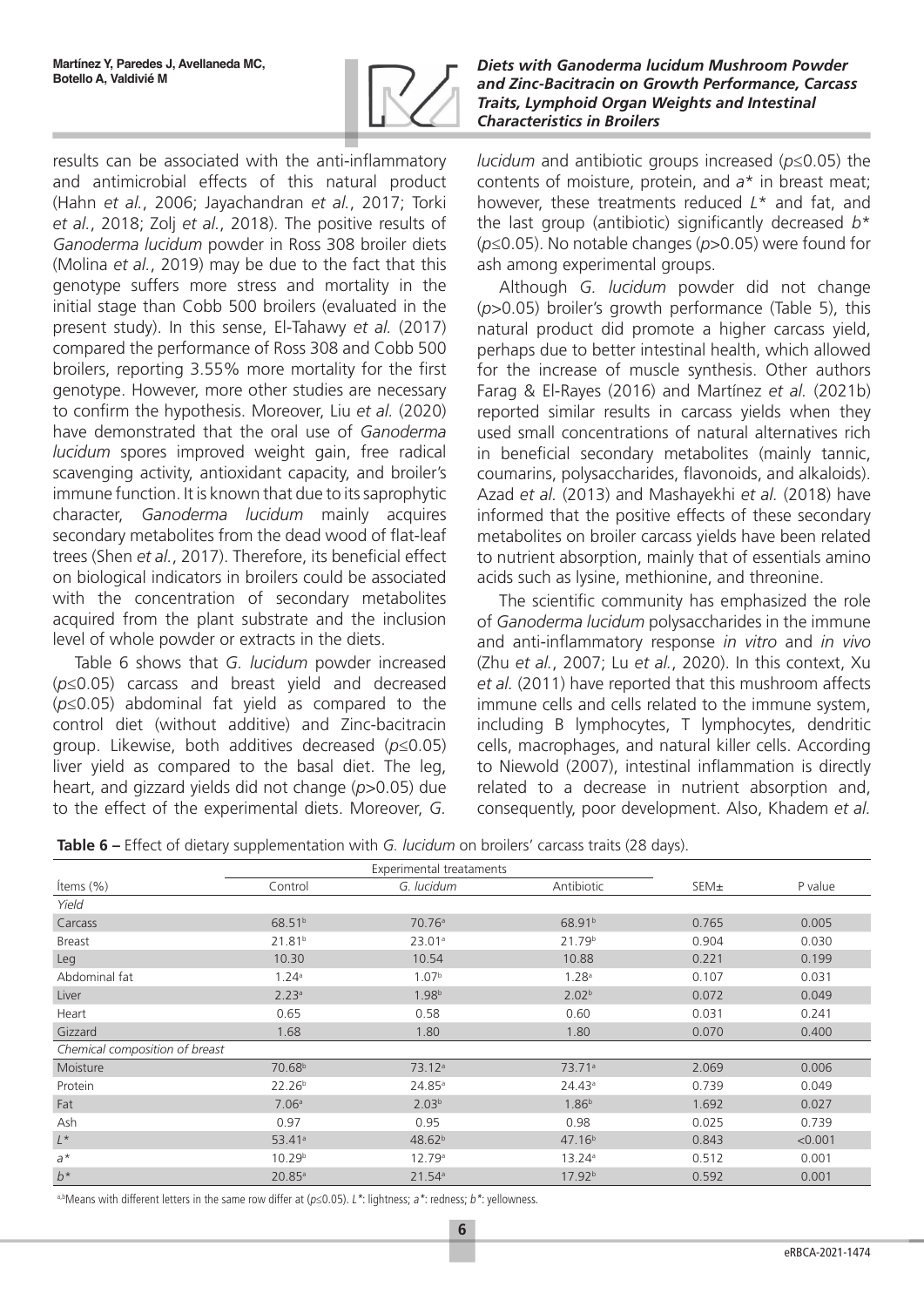

(2014) and Soler *et al.* (2016) have reported that natural products rich in secondary metabolites (mainly alkaloids) modulate the postprandial inflammatory response due to a reduction of the jejunal mucosal expression of inducible NO synthase and the concentration of IL8, IL -1β, and TNF-α, respectively. Therefore, the dietary inclusion of *Ganoderma lucidum* powder could reduce intestinal inflammation and consequently increase nutrient absorption in the intestinal lumen, which translates into better carcass yield.

On the other hand, breast yield, the main edible part of the chicken, increased with the mushroom group as compared to the other treatments (Table 6). Breast yield has been associated with the bioavailability of lysine, which favors breast synthesis in comparison to other muscles (Zampiga *et al.*, 2019). Thus, the oral use of *Ganoderma lucidum* powder and its possible anti-inflammatory effect on the intestinal cells could increase the absorption of this essential and limiting amino acid (lysine) in poultry. However, Toghyani *et al.* (2012) found no improvement in any portion yield when using 2 g/kg of a powdered mushroom in broiler diets. Also, although subtherapeutic antibiotics have anti-inflammatory and antimicrobial effects (Niewold, 2007), some studies have demonstrated that its prolonged use (as was the case in this experiment) provokes postprandial inflammation and an adverse effect on nutrient absorption (Al-Khalaifa *et al.*, 2019). However, more studies are needed to understand the intestinal inflammatory effect of long-term promoting antibiotics in fast-growing broilers.

Moreover, *G. lucidum* powder decreased abdominal fat in comparison to the antibiotic group and basal diet (Table 6). A decrease in this indicator is associated with the concentration of very low-density lipoproteins (VLDL) and its influence on intestinal inflammation (Van Den Borne *et al.*, 2015). Although many authors have reported the biological response of *Ganoderma lucidum* polysaccharides (Sang *et al.*, 2021), in a previous work we found that this product is also rich in alkaloids (Martínez *et al.*, 2021a). Khadem *et al.* (2014) found that isoquinolinic alkaloid compounds reduced pro-inflammatory cytokines and C-reactive proteins, and consequently abdominal fat yields. Apparently, oral use in small concentrations of this alkaloid-rich medicinal mushroom (*G. lucidum*) had a positive impact on gut inflammation, lipid absorption, and abdominal fat yield. However, more studies are needed to characterize the types of alkaloids in this mushroom. From a practical point of view, the reduction of abdominal fat in processing plants is very beneficial, since abdominal fat is an undesirable component (Fouad & El-Senousey, 2014).

On the other hand, studies with animals at laboratory level reported that this medicinal mushroom (*G. lucidum*) reduces the non-alcoholic liver, mainly due to its hypocholesterolemic properties (Jung *et al.*, 2018). Apparently this natural product has the same effect in broilers, since we found a decrease in relative liver weight (Table 6); which is important in this species since all lipid metabolism is clearly hepatic (Emami *et al.*, 2021). Furthermore, Hajjaj *et al.* (2005) identified 26-oxygenosterols ganoderol A, ganoderol B, ganoderal A, and ganoderic acid Y, which are sterols related to hypocholesterolemic effect in animals and humans. According to Ogbe *et al.* (2015) an excess of phytosterols causes hepatic hypertrophy, due to the increased function of this organ in synthesizing endogenous cholesterol. This did not happen in laboratory animals (Jung *et al.*, 2018) and in this study when we used *Ganoderma lucidum* powder.

Likewise, the oral use of *Ganoderma lucidum* powder apparently led to better broiler intestinal health and nutrient absorption, and Zn bacitracin increased the translocation of the proteins and amino acids provided in the diet (Mir *et al.*, 2017) to breast muscle, since both additives increased the concentration of breast protein in 2.59 and 3.17%, respectively (Table 6). Similarly, other authors have found an interaction between the bioavailability of lysine and the percentage of proteins in the breast and carcass (Nasr & Kheiri, 2012). In this sense, Tashla *et al.* (2019) have reported similar results in breast protein when they used Black pepper powder rich in the piperine alkaloid in broiler diets. However, Mourão *et al.* (2008) found no changes in the chemical composition of the breast when they used citrus pulp rich in polyphenolic compounds and dietary fiber (Rafiq *et al.*, 2018).

Also, table 6 shows that these additives (mushroom and antibiotics) reduce breast fat. Furthermore, Hajjaj *et al.* (2005) and Guo *et al.* (2018) have mentioned that due to the content of phytosterols and polysaccharides and the modulation of gut microflora, the mushroom *Ganoderma lucidum* has a proven hypolipidemic effect, which reduces the blood circulation of harmful lipids (mainly cholesterol). This apparently provokes a reduction in muscle lipids such as the breast (leaner meat) (Table 6). Also, fat is related to moisture content and both oral additives increased this variable (moisture). It is known that lipids are insoluble in water, thus both indicators are inversely proportional (Martínez *et al.*, 2021b). Despite the higher moisture,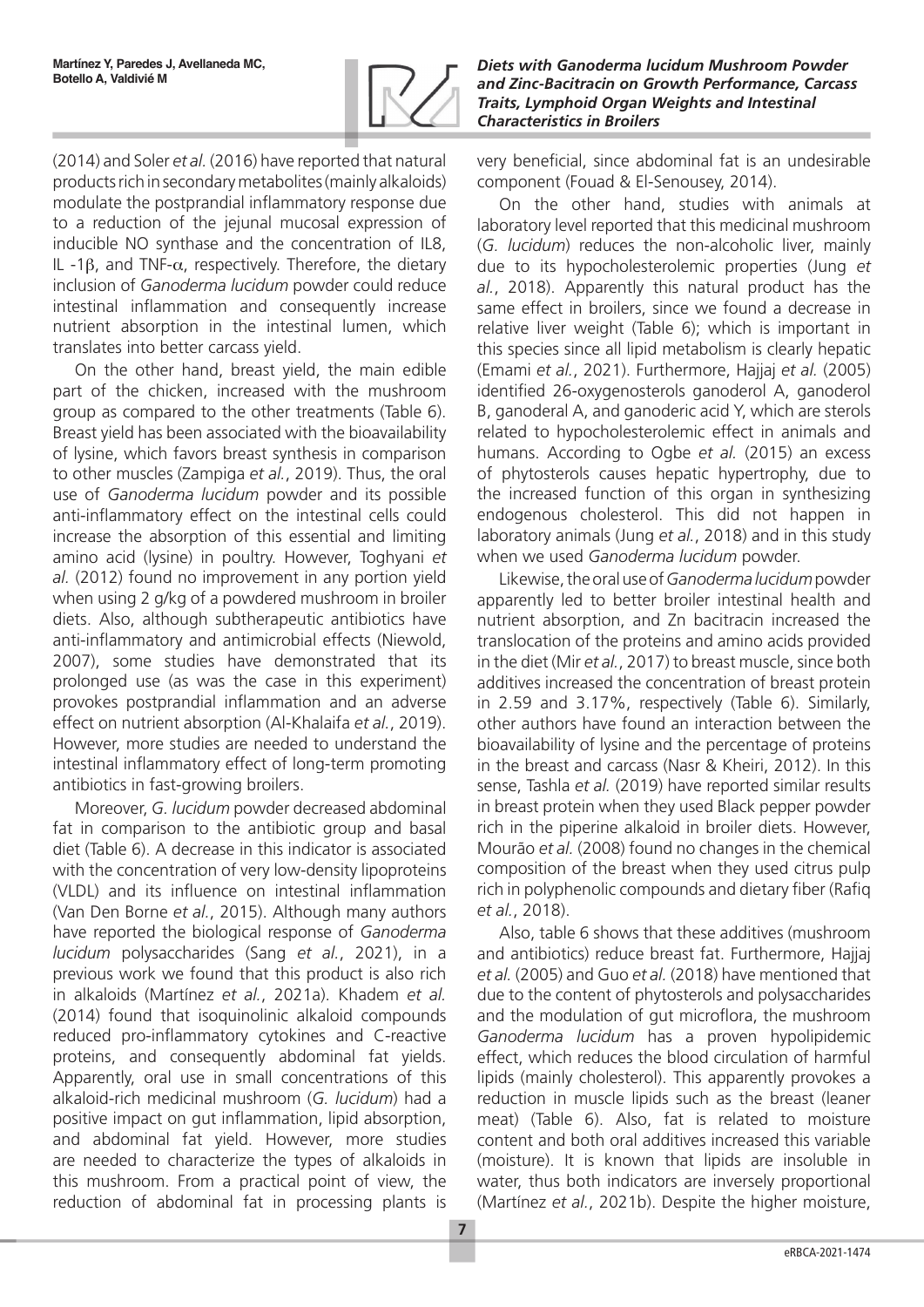

these breasts are in the acceptable range for chicken meat (Saelin *et al.*, 2017). It is important to note that an adequate protein/water ratio directly influences the organoleptic acceptance and finished product yields (Ang *et al.*, 1984).

Interestingly, the oral use of Zinc bacitracin as an antimicrobial growth promoter reduced breast fat (Table 6). Studies in humans have determined that some antibiotics such as metronidazole and ciprofloxacin can reduce serum lipids acutely due to the growth of lactic acid bacteria such as *Bifidobacterium* spp. (Jenkins *et al.*, 2005). However, these studies are not conclusive for poultry. Therefore, it is necessary to continue research to determine whether the dietary antibiotics commonly used in these animals have the same effect. Also, the ash content is directly related to the amount of minerals of a feed product (Martínez *et al.*, 2021). The experimental treatments did not change the translocation of the minerals, despite the fact that *Ganoderma lucidum* powder has essential minerals (Table 1) and they were supplied in the broiler diets (Tables 2, 3 and 4).

On the other hand, both additives (*Ganoderma lucidum* powder and Zinc bacitracin) increased *a*\*, perhaps due to a higher incorporation of myoglobin and red pigments on breast, which is indirectly proportional to *L*\*. Apparently, the intestinal antiinflammatory effect of *Ganoderma lucidum* powder provoked a higher absorption of this pigment, which increases the antioxidant capacity of muscle (breast) and decreases oxidative rancidity in meat (Mir *et al.*, 2017). Also,  $b^*$  decreased with the antibiotic group (Table 6) and this treatment apparently increased breast pH. Fletcher *et al.* (2000) reported a negative statistical correlation between pH and yellowness in breast meat. According to Qiao *et al.* (2001), management prior to slaughter and genetic predisposition are the main factors influencing meat color. Despite the fact that all evaluated broilers had the same genotype and

*Diets with Ganoderma lucidum Mushroom Powder and Zinc-Bacitracin on Growth Performance, Carcass Traits, Lymphoid Organ Weights and Intestinal Characteristics in Broilers*

slaughter process, they presented different values for these colorimetry parameters (*L*\*, *a*\* and *b*\*).

Table 7 shows that dietary inclusion of 2.5 g/kg of *G. lucidum* powder increased the relative weight of bursa of Fabricius and decreased the morphometry of the small intestine compared to the control diet (*p*≤0.05), although without notable differences from the antibiotic group of (*p*>0.05). Furthermore, the cecal lactic acid bacteria count and the relative weight of the thymus, spleen, small intestine, and cecum, as well as the morphometry of the latter organ, did not change as a result of the experimental treatments  $(p>0.05)$ .

One of the objectives of this experiment was to determine whether *Ganoderma lucidum* powder in fast-growing chicken diets could stimulate the immune system based on the relative weight of the lymphoid organs as occurs in laboratory animals (Huang *et al.*, 2010). Specifically, an increase in the relative weight of bursa of Fabricius, as found in this study (Table 7), has been related to a higher immunological activity in broilers, since this primary lymphoid organ produces immunological memory B lymphocytes (Sultana *et al.*, 2020).

However, Molina *et al.* (2019) did not report changes in the relative weight of this immune organ when they used 0.25% of *Ganoderma lucidum* powder on broiler diets (0-10 days), despite the fact that this natural product promoted body weight. Aguilar *et al.* (2013) have mentioned that an increase in relative weight of lymphoid organs in apparently healthy birds does not always correspond to a better immunological activity. These authors reported that the oral use of a phytobiotic increased the relative weight of the bursa of Fabricius and decreased the body weight gain in birds without disease, perhaps due to a higher energy expenditure for the production of lymphocytes. Our results indicate that the oral use of *Ganoderma lucidum* powder increased the relative weight of the

|  |  | Table 7 - Effect of dietary supplementation with G. lucidum on organ weights and broiler's intestinal traits (28 days). |  |
|--|--|-------------------------------------------------------------------------------------------------------------------------|--|
|  |  |                                                                                                                         |  |

|                         | Experimental treatments |                     |                      |       |         |
|-------------------------|-------------------------|---------------------|----------------------|-------|---------|
| Items                   | Control                 | G. lucidum          | Antibiotic           | SEM±  | p value |
| Bursa of Fabricious (%) | 0.34 <sup>b</sup>       | 0.50 <sup>a</sup>   | $0.39$ <sup>ab</sup> | 0.040 | 0.027   |
| Thymus $(\%)$           | 0.26                    | 0.31                | 0.30                 | 0.030 | 0.356   |
| Spleen (%)              | 0.08                    | 0.06                | 0.07                 | 0.007 | 0.263   |
| Small intestine (%)     | 3.67                    | 3.52                | 3.74                 | 0.129 | 0.489   |
| Small intestine (cm)    | $175.10^{\circ}$        | 162.40 <sup>b</sup> | 170.30 <sup>ab</sup> | 3.691 | 0.050   |
| Cecums (%)              | 0.75                    | 0.89                | 0.75                 | 0.048 | 0.073   |
| Cecums (cm)             | 15.50                   | 15.90               | 15.00                | 0.613 | 0.588   |
| Cecal LAB (CFU/g)       | 7.73                    | 7.25                | 7.89                 | 0.346 | 0.433   |

a,bMeans with different letters in the same row differ at (*p*≤0.05). LAB: lactic acid bacteria.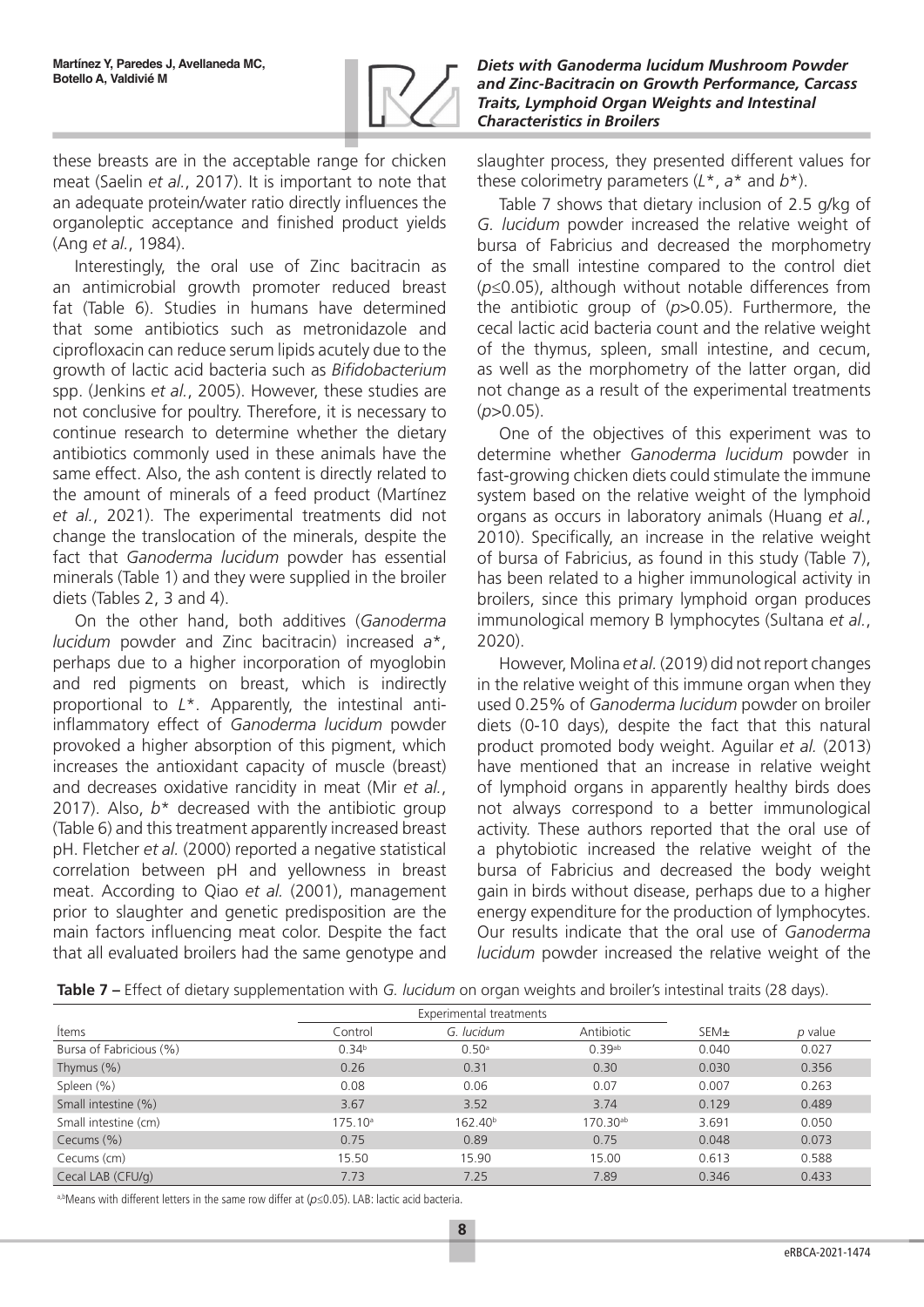

bursa of Fabricius in broilers (apparently healthy) by 32% as compared to the basal diet (Table 7), which apparently determined that no benefits were found in body weight at 28 days old (Table 5). However, more studies are needed to confirm this hypothesis.

Also, the thymus, which is a primary lymphoid organ participating in the production of immune defense T lymphocytes (Sultana *et al.*, 2020) had no changes to its relative weight as a result of dietary additives (*Ganoderma lucidum* and antibiotic; Table 7). Similar results were found by Molina *et al.* (2019) when they used this medicinal mushroom (0.25%) in the diet of neonatal broilers (0-10 days); however, a higher supplementation (0.30%) depressed relative thymus weight. Authors such as Wang *et al.* (2013) and Li *et al.* (2020) demonstrated that *Ganoderma lucidum* mushroom extracts rich in polysaccharides and alkaloids increased the thymus and spleen index in laboratory mice, which promoted hematopoiesis and improved serum IgA levels. This shows that the effect on the relative thymus weight will depend on the animal species and age, as well as on the formulation and level of inclusion of *Ganoderma lucidum.*

Likewise, the relative spleen weight did not change with the oral inclusion of the tested additives (*Ganoderma lucidum* and antibiotic; Table 7). The variations in relative weight and spleen immune activity have been related to blood-borne antigens and the presence of pathogenic bacteria and viruses that affect birds; since this organ participates in the cellular and humoral response through its role in the generation, maturation, and storage of lymphocytes (Perozo *et al.*, 2004). Therefore, the highest immunological activity in birds generally occurs with the involution of the primary lymphoid organs (Bursa de Fabricio and thymus). Moreover, Martínez *et al.* (2021b) have reported the same effect on relative spleen weight when they used natural products rich in secondary metabolites (mainly tannins, coumarins, flavonoids, and with reduced sugars) in broilers. Other studies have found that the *Ganoderma lucidum* mushroom increases the spleen index in apparently healthy and sick laboratory animals (rats and mice), indicating a higher immune response (Wang *et al.*, 2013; Zhu *et al.*, 2019; Li *et al.*, 2019; Li *et al.*, 2020). It is important to note that all the broilers remained apparently healthy during the experiment and did not present symptoms associated with any disease.

However, this study found a significant decrease (*p*≤0.05) in the morphometry of the small intestine of broilers fed with *Ganoderma lucidum* powder as compared to the diet without additive, although the relative weight of this organ changed between

*Diets with Ganoderma lucidum Mushroom Powder and Zinc-Bacitracin on Growth Performance, Carcass Traits, Lymphoid Organ Weights and Intestinal Characteristics in Broilers*

treatments (Table 7). Studies in laboratory animals have reported that distention of the small intestine is one of the most recurrent symptoms in postprandial inflammation (Chen *et al.*, 2017). Although our results are not conclusive, a decrease in this indicator due to the medicinal mushroom in apparently healthy young birds has been related to the higher functionality of the organ; with similar results found by Molina *et al.* (2019) when they used up to 0.50% of *Ganoderma lucidum* powder in neonatal broilers. These authors mentioned that a decrease in the length of this digestive organ was related to better digestibility and intestinal health, which improved some biological indicators in broilers. This study proved that this natural product (*G. lucidum*) modified carcass and breast yields, as well as the chemical composition of the latter (Table 6). It is also known that high levels of fiber in bird diets increase the morphometry and relative weight of the small and large intestine, given the higher permanence of the chyme in these sections (Rodríguez *et al.*, 2006). This did not affect this experiment because all diets were formulated with low levels of crude fiber (2.00 to 2.5%; Tables 1, 2 and 3).

On the other hand, many birds under different stressful conditions suffer from bacterial dysbiosis, which causes intestinal inflammation and nutrient malabsorption, which impacts broiler health (Prado-Rebolledo *et al.*, 2017). Therefore, the use of functional food rich in lactic acid bacteria and secondary metabolites can promote the growth of selective beneficial bacteria in the gut, which has been linked to better anti-inflammatory, antioxidant, and immunological activity. Authors such as Martínez *et al.* (2021) reported a higher quantification of cecal lactic acid bacteria when they used up to 0.75% of *Anacardium occidentale* (rich in tannic, alkaloids and coumarins) on broiler diets. However, despite the fact that the *Ganoderma lucidum* mushroom has beneficial secondary metabolites, its dietary inclusion at 0.25% was not enough to modify the growth of cecal lactic acid bacteria (Table 7). The effect of this natural product is apparently more decisive in the small intestine than in the cecum (which has the largest bacterial population). Supporting this argument, Molina *et al.* (2019) did not find a relationship between the dietary use of 0.5% of *G. lucidum* powder and the growth of cecal lactic acid bacteria in broilers.

# **CONCLUSIONS**

The dietary use of *Ganoderma lucidum* powder and Zn-Bacitracin did not modify broiler's growth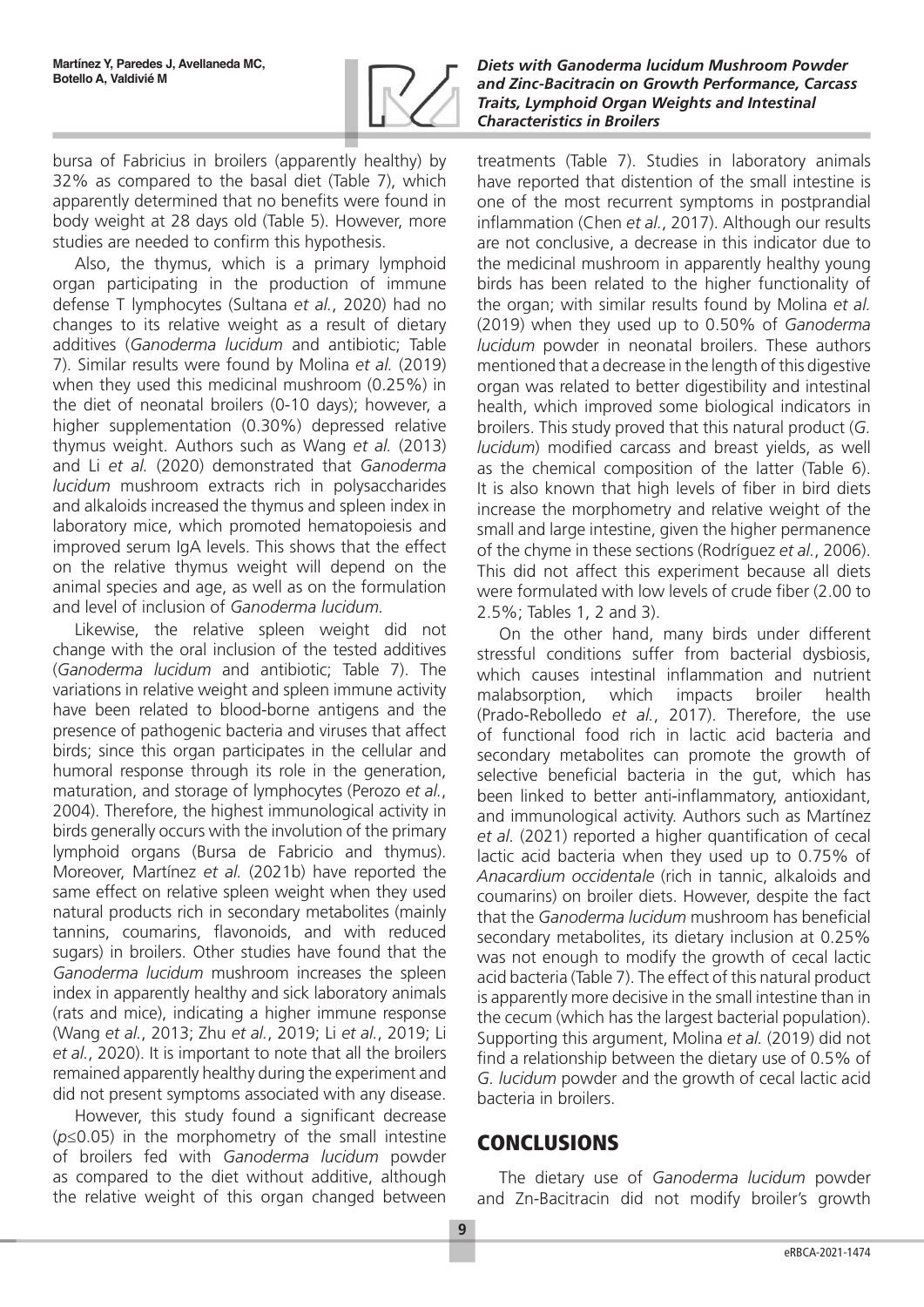

performance. However, this medicinal mushroom increased carcass and breast yields and decreased abdominal fat. Moisture, protein, and *a*\* content increased with both additives and these treatments reduced fat and *L*\* in breast meat. Furthermore, *Ganoderma lucidum* powder modified the relative weight of bursa of Fabricius and the morphometry of the small intestine; although without changes for the relative weight, morphometry, and cecal lactic acid bacteria.

# REFERENCES

- Aguilar YM, Yero OM, Liu G, Ren W, Bertot RR, Jiménez YF, *et al.* Effect of dietary supplementation with Anacardium occidentale on growth performance and immune and visceral organ weights in replacement laying pullets. Journal of Food, Agriculture and Environment 2013;11(3- 4):1352-1357.
- Al-Khalaifa H, Al-Nasser A, Al-Surayee T, Al-Kandari S, Al-Enzi, N, Al-Sharrah T, *et al.* Effect of dietary probiotics and prebiotics on the performance of broiler chickens. Poultry Science 2019;98(10):4465-4479.
- Ang CYW, Young LL. Wilson R. Interrelationships of protein, fat and moisture content of broiler meat. Journal of Food Science 1984;49(2):359-362.
- AOAC Association of Official Analytical Chemists. Official methods of analysis. 18th ed. Gaithersburg; 2006.
- Aroche R, Martínez Y, Ruan Z, Guan G, Waititu S, Nyachoti CM, *et al.* Dietary inclusion of a mixed powder of medicinal plant leaves enhances the feed efficiency and immune function in broiler chickens. Journal of Chemistry 2018;2018:1-6.
- Azad MKA, Kikusato M, Zulkifi I, Toyomizu M. Electrolysed reduced water decreases reactive oxygen species-induced oxidative damage to skeletal muscle and improves performance in broiler chickens exposed to medium- term chronic heat stress. British Poultry Science 2013;54(4):503-509.
- Bederska-Łojewska D, Świątkiewicz S, Muszyńska B. The use of *Basidiomycota mushrooms* in poultry nutrition – A review. Animal Feed Science and Technology 2017; 230:59-69.
- Bidegain MA, Palma SD, Cubitto MA. Formulation and evaluation of a lingzhi or reishi medicinal mushroom, *Ganoderma lucidum* (*Agaricomycetes*), nutraceutical hydroalcoholic suspension. International Journal of Medicinal Mushrooms 2020;22(8):719-730.
- Butt MS, Pasha I, Sultan MT, Randhawa MA, Saeed F, Ahmed W. Black pepper and health claims: a comprehensive treatise. Critical Reviews in Food Science and Nutrition 2013;53(9):875-886.
- Chen BR, Du LJ, He HQ, Kim JJ, Zhao Y, Zhang YW, Dai N. Fructooligosaccharide intensifies visceral hypersensitivity and intestinal inflammation in a stress-induced irritable bowel syndrome mouse model. World Journal of Gastroenterology 2017*;* 23(47):8321-8333.
- Chen HW, Yu YH. Effect of *Ganoderma lucidum* extract on growth performance, fecal microbiota, and bursal transcriptome of broilers. Animal Feed Science and Technology 2020;267:114551.
- Cobb-Vantress. Suplemento informativo sobre rendimiento y nutricion de pollos de engorde Cobb-500. 2018 [cited 2020 Feb 10]. Available from: https://cobbstorage.blob.core.windows.net/guides/ee5706d0- 5d14-11e8-9602-256ac3ce03b1
- El-Tahawy AAS, Taha AE, Adel SA. Effect of flock size on the productive and economic efficiency of Ross 308 and Cobb 500 broilers. European Poultry Science 2017;81:1-10.

#### *Diets with Ganoderma lucidum Mushroom Powder and Zinc-Bacitracin on Growth Performance, Carcass Traits, Lymphoid Organ Weights and Intestinal Characteristics in Broilers*

- Emami NK, Jung,U, Voy B, Dridi S. Radical Response: Effects of heat stress-induced oxidative stress on lipid metabolism in the avian liver. Antioxidants 2021;10(1):1-15.
- Farag SA, El-Rayes TK. Effect of bee-pollen supplementation on performance, carcass traits and blood parameters of broiler chickens. Asian Journal of Animal and Veterinary Advances 2016;11(3):168-177.
- Fletcher DL, Qiao M, Smith DP. The relationship of raw broiler breast meat color and pH to cooked meat color and pH. Poultry Science2000;79(5):784-788.
- Fouad AM, El-Senousey, HK. Nutritional factors affecting abdominal fat deposition in poultry:a review. Asian-Australasian Journal of Animal Sciences 2014;27(7):1057-1068.
- Gong P, Wang S, Liu M, Chen F, Yang W, Chang X, *et al.* Extraction methods, chemical characterizations and biological activities of mushroom polysaccharides: a mini-review. Carbohydrate Research 2020;494:108037.
- Grashorn MA. Use of phytobiotics in broiler nutrition–an alternative to infeed antibiotics. Journal of Animal and Feed Sciences 2010;19(3):338- 347.
- Guo WL, Pan YY, Li L, Li TT, Liu B, Lv XC. Ethanol extract of Ganoderma lucidum ameliorates lipid metabolic disorders and modulates the gut microbiota composition in high-fat diet fed rats. Food & Function 2018;9(6):3419-3431.
- Hahn TW, Lohakare JD, Lee SL, Moon WK, Chae BJ. Effects of supplementation of β-glucans on growth performance, nutrient digestibility, and immunity in weanling pigs. Journal of Animal Science 2006;84:1422-1428.
- Hajjaj H, Macé C, Roberts M, Niederberger P, Fay LB. Effect of 26-oxygenosterols from *Ganoderma lucidum* and their activity as cholesterol synthesis inhibitors. Applied and Environmental Microbiology 2005;71(7):3653-3658.
- Huang SQ, Li JW, Wang Z, Pan HX, Chen JX, Ning ZX. Optimization of alkaline extraction of polysaccharides from Ganoderma lucidum and their effect on immune function in mice. Molecules 2010;15(5):3694- 3708.
- Jayachandran M, Xiao J, Xu B. A critical review on health promoting benefits of edible mushrooms through gut microbiota. International Journal Molecular Science 2017;18:1-12.
- Jenkins DJ, Kendall CW, Hamidi M, Vidgen E, Faulkner D, Parker T, *et al.* Effect of antibiotics as cholesterol-lowering agents. Metabolism 2005;54(1):103-112.
- Jung S, Son H, Hwang CE, Cho KM, Park SW, Kim HJ. *Ganoderma lucidum* ameliorates non-alcoholic steatosis by upregulating energy metabolizing enzymes in the liver. Journal of Clinical Medicine 2018;7(6):152.
- Khadem A, Soler L, Everaert N, Niewold TA. Growth promotion in broilers by both oxytetracycline and Macleaya cordata extract is based on their anti-inflammatory properties. British Journal of Nutrition 2014;112(7):1110-1118.
- Li J, Gu F, Cai C, Hu M, Fan L, Hao J, *et al.* Purification, structural characterization, and immunomodulatory activity of the polysaccharides from *Ganoderma lucidum.* International Journal of Biological Macromolecules 2020;143:806-813.
- Liu T, Ma Q, Zhao L, Jia R, Zhang J, Ji C, *et al.* Protective effects of sporodermbroken spores of *Ganoderma lucidum* on growth performance, antioxidant capacity and immune function of broiler chickens exposed to low level of aflatoxin B1. Toxins 2016;8(10):278-290.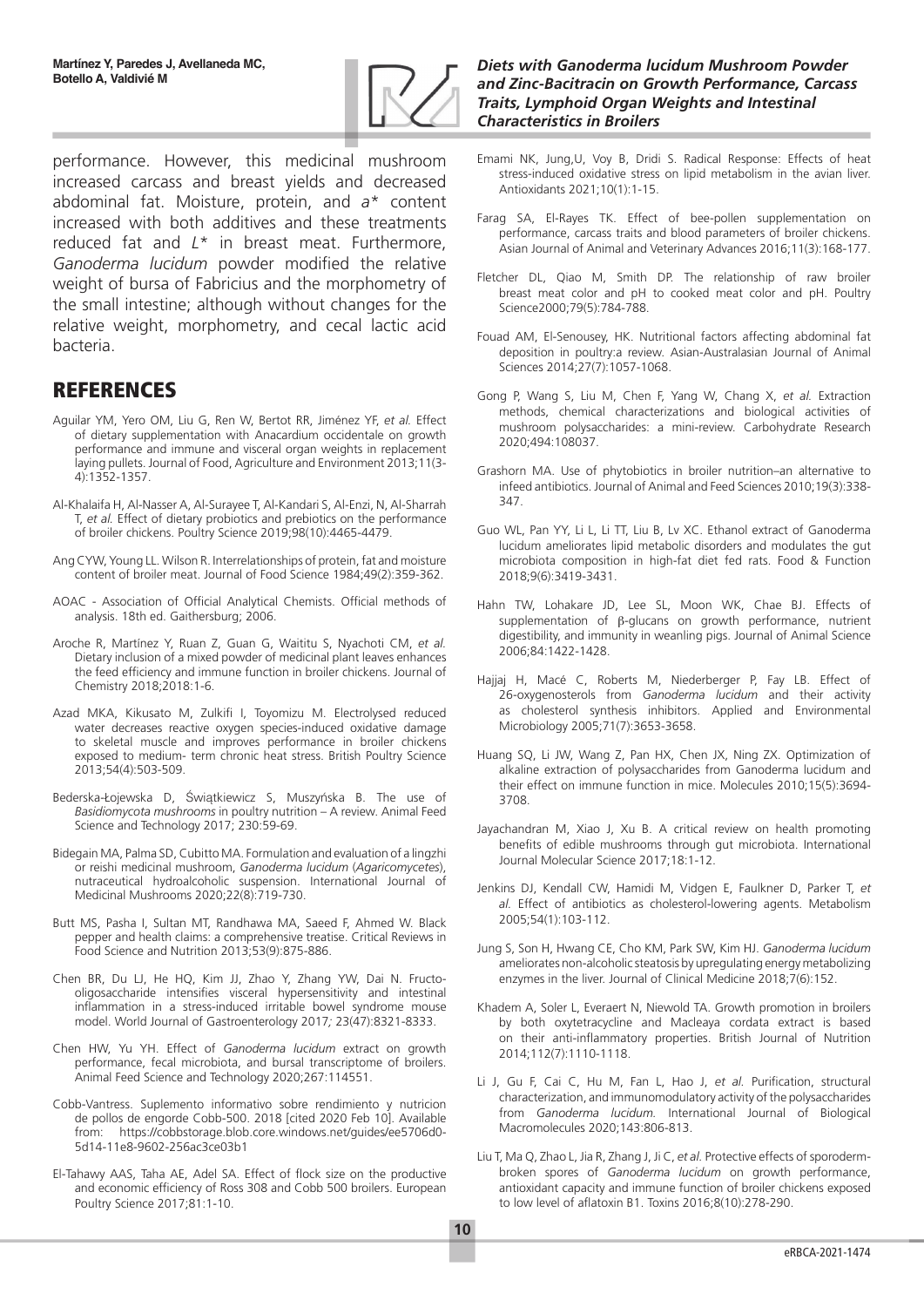

- Liu T, Zhou J, Li W, Rong X, Gao Y, Zhao L, *et al.* Effects of sporodermbroken spores of Ganoderma lucidum on growth performance, antioxidant function and immune response of broilers. Animal Nutrition 2020;6(1):39-46.
- Lu J, He R, Sun P, Zhang F, Linhardt RJ, Zhang A. Molecular mechanisms of bioactive polysaccharides from *Ganoderma lucidum* (Lingzhi), a review. International Journal of Biological Macromolecules 2020;150:765-774.
- Martínez Y, Rodríguez R, Borrero G. Análisis de los metabolitos secundarios del hongo *Ganoderma lucidum.* Revista de Producción Animal 2021a;33(1):1-5.
- Martínez Y, Tobar LA, Parrado A, Urquia AM, Valdivié M. Phytobiotic effect of cashew (*Anacardium occidentale* L.) leaves powder on growth performance, carcass traits, lymphoid organ weights and cecal acidlactic acid bacteria in broilers. Brazilian Journal of Poultry Science 2021b;23(1):1-10.
- Mashayekhi H, Mazhari M, Esmaeilipour O. Eucalyptus leaves powder, antibiotic and probiotic addition to broiler diets: effect on growth performance, immune response, blood components and carcass traits. Animal 2018;12(10):2049-2055.
- Mir NA. Determinants of broiler chicken meat quality and factors affecting them:a review. Journal of Food Science and Technology 2017;54(10):2997-3009.
- Molina DS, Bernardo J, Machado OD, Más D, Martínez, Y. Nutraceutical effect of *Ganoderma lucidum* fungus on neonatal broilers diet. International Journal of Poultry Science 2019;18(12):641-647.
- Mourão JL, Pinheiro VM, Prates JAM, Bessa RJB, Ferreira LMA, *et al.* Effect of dietary dehydrated pasture and citrus pulp on the performance and meat quality of broiler chickens. Poultry Science 2008;87(4):733-743.
- Nasr J, Kheiri F. Effects of lysine levels of diets formulated based on total or digestible amino acids on broiler carcass composition. Brazilian Journal of Poultry Science 2012;14(4):249-258.
- Ni H, Martínez Y, Guan G., Rodríguez R, Más D, Liu G. Analysis of the impact of isoquinoline alkaloids, derived from *Macleaya cordata*  extract, on the development and innate immune reaction in swine and poultry. Biomed Research International 2016;2016:1352146 .
- Niewold TA. The nonantibiotic anti-inflammatory effect of antimicrobial growth promoters, the real mode of action? A hypothesis. Poultry Science 2007;86(4):605-609.
- Ogbe A, Affiku JP. Effect of polyherbal aqueous extracts (*Moringa oleifera, Gum arabic* and wild *Ganoderma lucidum*) in comparison with antibiotic on growth performance and haematological parameters of broiler chickens. Research Journal of Recent Sciences. 2012;1:10-18.
- Ogbe AO, Atawodi SE, Abdu PA, Sannusi A, Itodo AE. Changes in weight gain, faecal oocyst count and packed cell volume of *Eimeria tenella*infected broilers treated with a wild mushroom (*Ganoderma lucidum*) aqueous extract. Journal of the South African Veterinary Association 2009;80(2):97-102.
- Ogbe RJ, Ochalefu DO, Mafulul SG, Olaniru OB. A review on dietary phytosterols:Their occurrence, metabolism and health benefits. Asian Journal of Plant Science and Research 2015;5(4):10-21.
- OIE Organización Mundial de Sanidad Animal. Nuevo informe muestra un cambio a nivel mundial en el uso de antibióticos en animales. Paris; 2019. [cited 2020 April 12] Available from: https://www.oie. int/es/para-los-periodistas/comunicados-de-prensa/detalle/article/newreport-shows-global-shift-in-use-of-antibiotics-in-animals/
- Perozo F, Nava J, Mavárez Y, Arenas E, Serje P, Briceño M. Morphometric characterization of Ross line broiler chickens lymphoid organs reared under field conditions in Zulia state. Revista Científica 2004;14(3):1–18.

#### *Diets with Ganoderma lucidum Mushroom Powder and Zinc-Bacitracin on Growth Performance, Carcass Traits, Lymphoid Organ Weights and Intestinal Characteristics in Broilers*

- Prado-Rebolledo OF, Delgado-Machuca JDJ, Macedo-Barragan RJ, Garcia-Márquez LJ, Morales-Barrera JE, Latorre JD, *et al.* Evaluation of a selected lactic acid bacteria-based probiotic on Salmonella enterica serovar Enteritidis colonization and intestinal permeability in broiler chickens. Avian Pathology 2017;46(1):90-94.
- Qiao M FD. The effect of broiler breast meat color on pH, moisture, water-holding capacity, and emulsification capacity. Poultry Science 2001;80(5):676–680.
- Rafiq S, Kaul R, Sofi SA, Bashir N, Nazir F, Nayik GA. Citrus peel as a source of functional ingredient:a review. Journal of the Saudi Society of Agricultural Sciences 2018;17(4):351-358.
- Rodríguez R, Martínez M, Valdivié M, Cisneros M, Cárdenas M, Sarduy L. Morfometría del tracto gastrointestinal y sus órganos accesorios en gallinas ponedoras alimentadas con piensos que contienen harina de caña proteica. Revista Cubana de Ciencia Agrícola2006;40(3):361-365.
- Saelin SW. Evaluation of water holding capacity in broiler breast meat by electrical conductivity. International Food Research Journal 2017;24(6):2593-2598.
- Sang T, Guo C, Guo D, Wu J, Wang Y, Wang Y, *et al.* Suppression of obesity and inflammation by polysaccharide from sporoderm-broken spore of Ganoderma lucidum via gut microbiota regulation. Carbohydrate Polymers 2021;256:117594.
- Shen HS, Shao S, Chen JC, Zhou T. Antimicrobials from mushrooms for assuring food safety. Comprehensive Reviews in Food Science and Food Safety 2017;16(2):316-329.
- Soler L, Hermes R, Niewold TA. Macleaya cordata extract reduces inflammatory responses of intestinal epithelial cells in vitro. American Journal of Plant Sciences 2016;7(11):1531-1537.
- Sultana N, Amin, T, Afrose M, Aqter RS, Rafiq K. Effects of dexamethasone on the morphometry and biometry of immune organs of broiler chicken. International Journal of Morphology 2020;38(4):1031-1038.
- Tashla T, Puvača N, Pelić DL, Prodanović R, Bošković J, Ivanišević, D, *et al.* Dietary medicinal plants enhance the chemical composition and quality of broiler chicken meat. Journal of the Hellenic Veterinary Medical Society 2019;70(40):1823-1832.
- Toghyani M, Tohidi M, Gheisari A, Tabeidian A, Toghyani M. Evaluation of oyster mushroom (*Pleurotus ostreatus*) as a biological growth promoter on performance, humoral immunity, and blood characteristics of broiler chicks. The Journal of Poultry Science 2012;49(3):183-190.
- Torki M, Schokker D, Duijster-Lensing M, Van Krimpen MM. Effect of nutritional interventions with quercetin, oat hulls, β-glucans, lysozyme and fish oil on performance and health status related parameters of broilers chickens. British Poultry Science 2018;59(5):579-590.
- Van Den Borne JJGC, Heetkamp MJW, Buyse J, Niewold TA. Fat coating of Ca butyrate results in extended butyrate release in the gastrointestinal tract of broilers*.* Livestock Science 2015;175:196–200.
- Wang J, Wang Y, Liu X, Yuan Y, Yue T. Free radical scavenging and immunomodulatory activities of Ganoderma lucidum polysaccharides derivatives. Carbohydrate Polymers2013*;*91(1):33-38.
- Xiong W, Wang Y, Sun Y, Ma L, Zeng Q, Jiang X, *et al.* Antibiotic-mediated changes in the fecal microbiome of broiler chickens define the incidence of antibiotic resistance genes. Microbiome 2018;6(1):1-11.
- Xu Z, Chen X, Zhong Z, Chen L, Wang Y. Ganoderma lucidum polysac charides:immunomodulation and potential anti-tumor activities. The American journal of Chinese Medicine2011;39(01):15-27.
- Zampiga M, Soglia F, Petracci M, Meluzzi A, Sirri F. Effect of different arginine-to-lysine ratios in broiler chicken diets on the occurrence of breast myopathies and meat quality attributes. Poultry Science 2019;98(6):2691-2697.